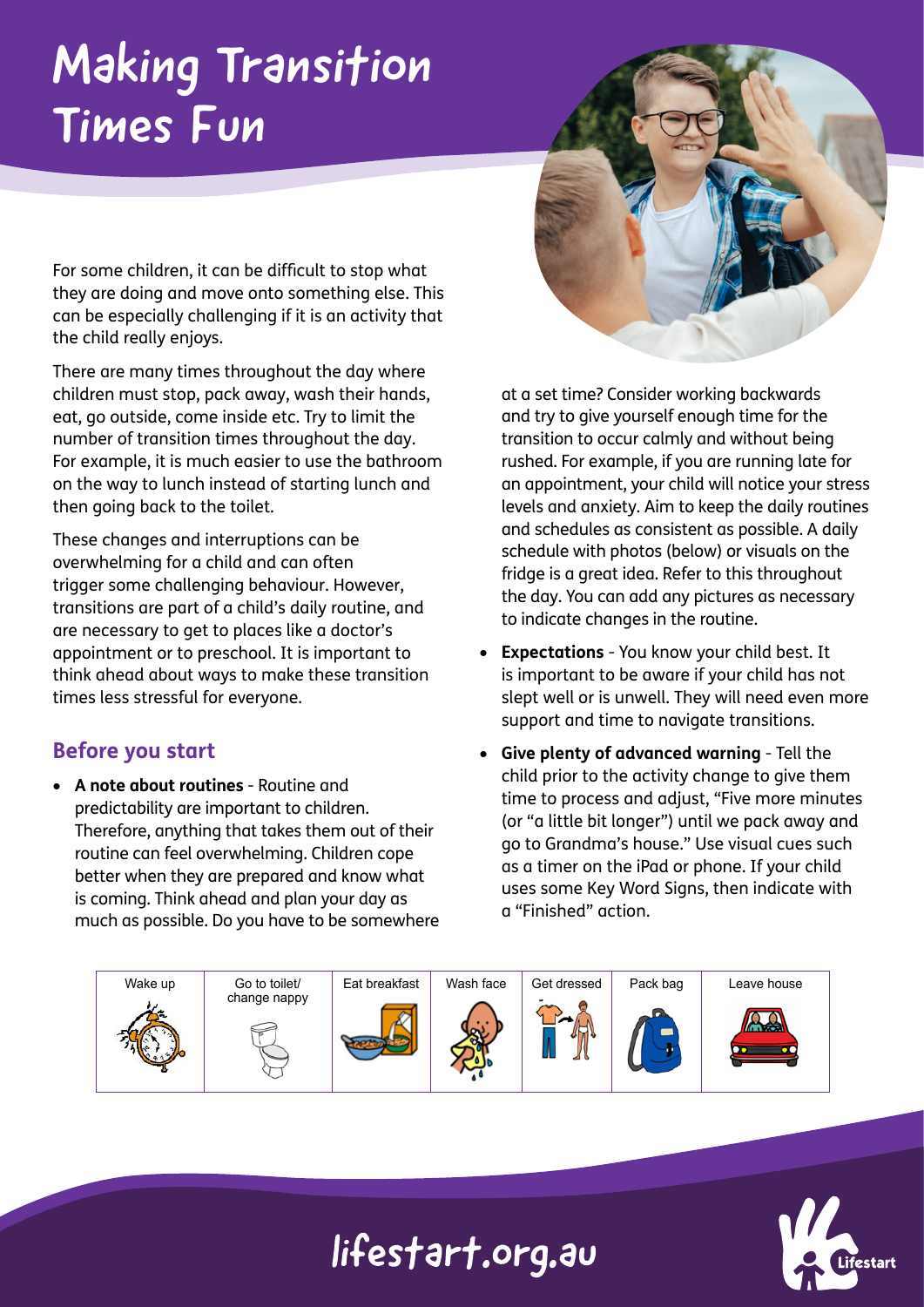### **Transition time**

- **Be a good role model** Model what you are teaching your child and do the activity with them, telling them what you are doing. Children learn by watching others around them and how they behave.
- **Make it fun**  Countdowns like a rocket ship, "Time for bath when the rocket blasts off! 10,9,8,7,6,5,4,3,2,1". Use a pack away song or music so your child knows what is expected. This is a cue for the change about to happen e.g., "Whistle while you work" (Snow White). Make up your own words to any tune your child likes, "Time for us to pack away…" or when their favourite song finishes. Use a musical instrument such as a triangle. Ask the child to jump somewhere e.g., Jump to the bathroom like a frog. Often a good motivator is to use a special toy or teddy bear to pretend to help pack away.
- **Communicate** Communicate with your child what is happening and what is happening next. Acknowledge in child friendly language that it can be frustrating to do something you do not want to do and use this time to talk about emotions if relevant. You could use some visuals from your daily schedule chart, or you could create some more.
- **Choices** Sometimes it can be helpful to offer choices, "in five minutes we will be packing away and getting ready for the park. You can choose to wear your green t- shirt or your yellow t-shirt."
- **Special toy or object** Your child may be more open to changing activities if they can take something with them like a special toy or object. This can then be used to turn the transition into a game, "Spiderman is helping to pack away too. Let's take Spiderman in the car with us." Remember that, for hygiene reasons, it's a good idea to leave cuddly toys in a special place outside the bathroom to "wait" for your child to finish. Be prepared for the unexpected with some "surprise" items such as books or

toys when things don't go to plan. You may find that you must wait longer than you thought or there is a longer queue at the supermarket.

- **Social stories** A social story is a simple story with photos or drawings to help explain what is going to happen. There are several different apps available that can help create social stories with visuals and photos. Your Start Strong Pathways educator can help you to make a social story.
- **Sensory triggers** Be aware of the surrounding noise and activity, e.g., you may be in a noisy shopping centre play area, and it will be harder for your child to process and follow your instructions. There are some noises and sounds that can be particularly upsetting for some children, e.g., a vacuum cleaner or balloons at a party. Again, this will make it more difficult for your child. Along with music as a cue for a transition change, you can also use the sense of smell. Maybe you could put a child safe essential oil in a spray bottle to indicate time for bath (follow correct medical advice).

#### **After**

• **Praise** - Acknowledge your child's positive behaviour with specific praise, e.g., "Johnny, great job putting your Lego away and coming outside." Remember, if things escalate and your child loses control, try to stay calm and give them time to re-settle, then try again.





## lifestart.org.au